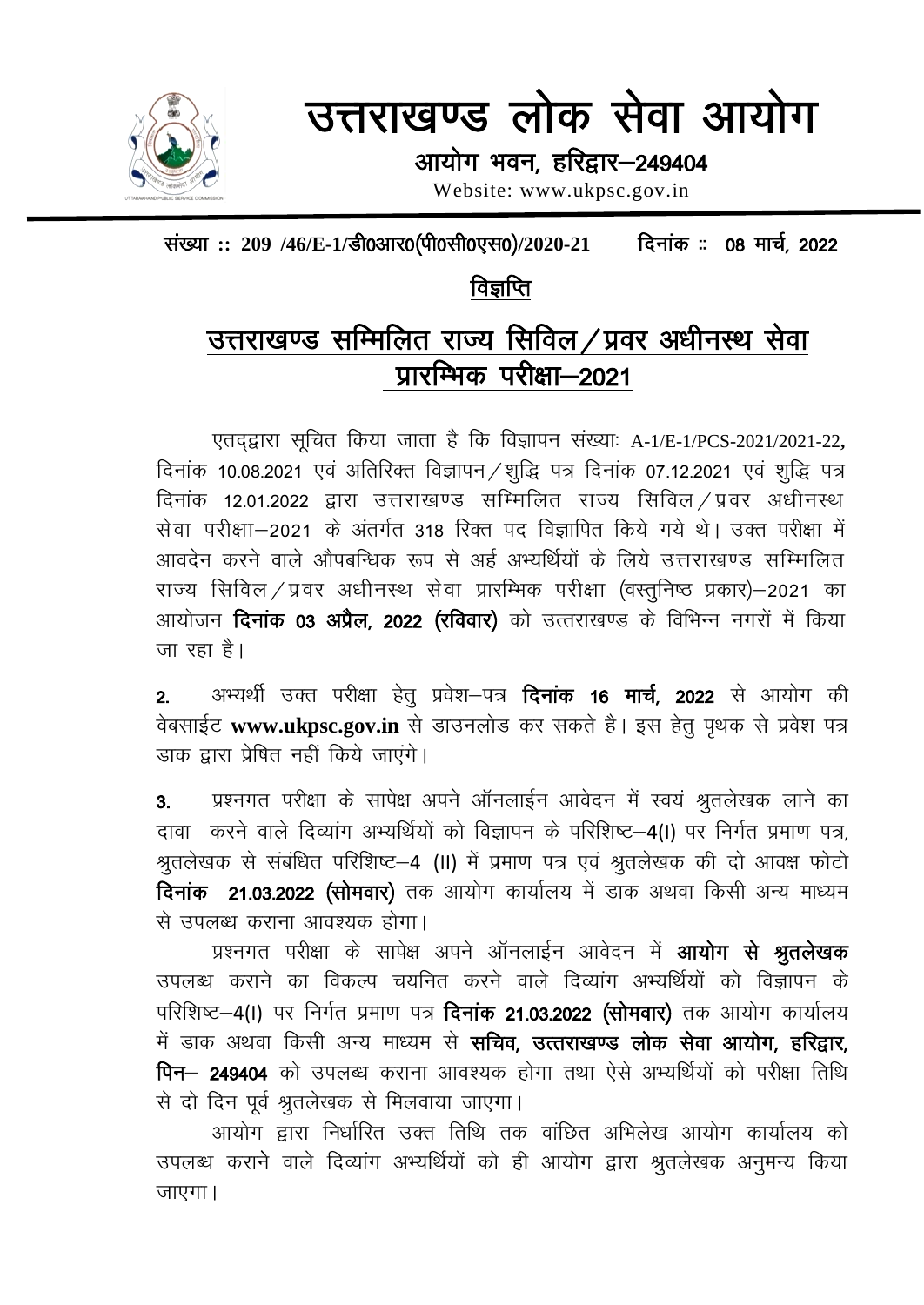प्रश्नगत परीक्षा हेतु अभ्यर्थी परीक्षा तिथि से 01 दिन पूर्व अपने परीक्षा केन्द्र की  $4.$ स्थिति (Location) वहां जाकर अवश्य देख ले, ताकि परीक्षा के दिन ससमय परीक्षा केन्द्र पर पहुँच सकें।

प्रश्नगत परीक्षा में किसी भी अभ्यर्थी द्वारा परीक्षा केन्द्र परिवर्तन के सम्बन्ध में 5. किया गये अनुरोध पर मा0 आयोग द्वारा विचार नहीं किया जायेगा। अतः अभ्यर्थियों द्वारा इस संबंध में डाक, ई-मेल एवं अन्य माध्यम से प्राप्त प्रत्यावेदन किसी भी दशा में स्वीकार्य नहीं होगें।

उक्त परीक्षा हेतू प्रवेश-पत्र डाउनलोड करने में यदि अभ्यर्थी को कोई तकनीकी  $6<sub>1</sub>$ समस्या उत्पन्न होती है तो अभ्यर्थी उक्त समस्या से सम्बन्धित विवरण (एप्लीकेशन नं0, नाम, पिता का नाम एव जन्मतिथि का उल्लेख करते हुए) आयोग की हेल्पलाइन ukpschelpline@gmail.com पर ई-मेल कर सकते हैं।

परीक्षा में सम्मिलित होने वाले अभ्यर्थी शासन द्वारा कोविड–19 की रोकथाम हेतु  $\overline{7}$ . समय-समय पर जारी होने वाले दिशा-निर्देशों का पालन करना सुनिश्चित करें।

> $Sd$ (कर्मेन्द्र सिंह) सचिव ।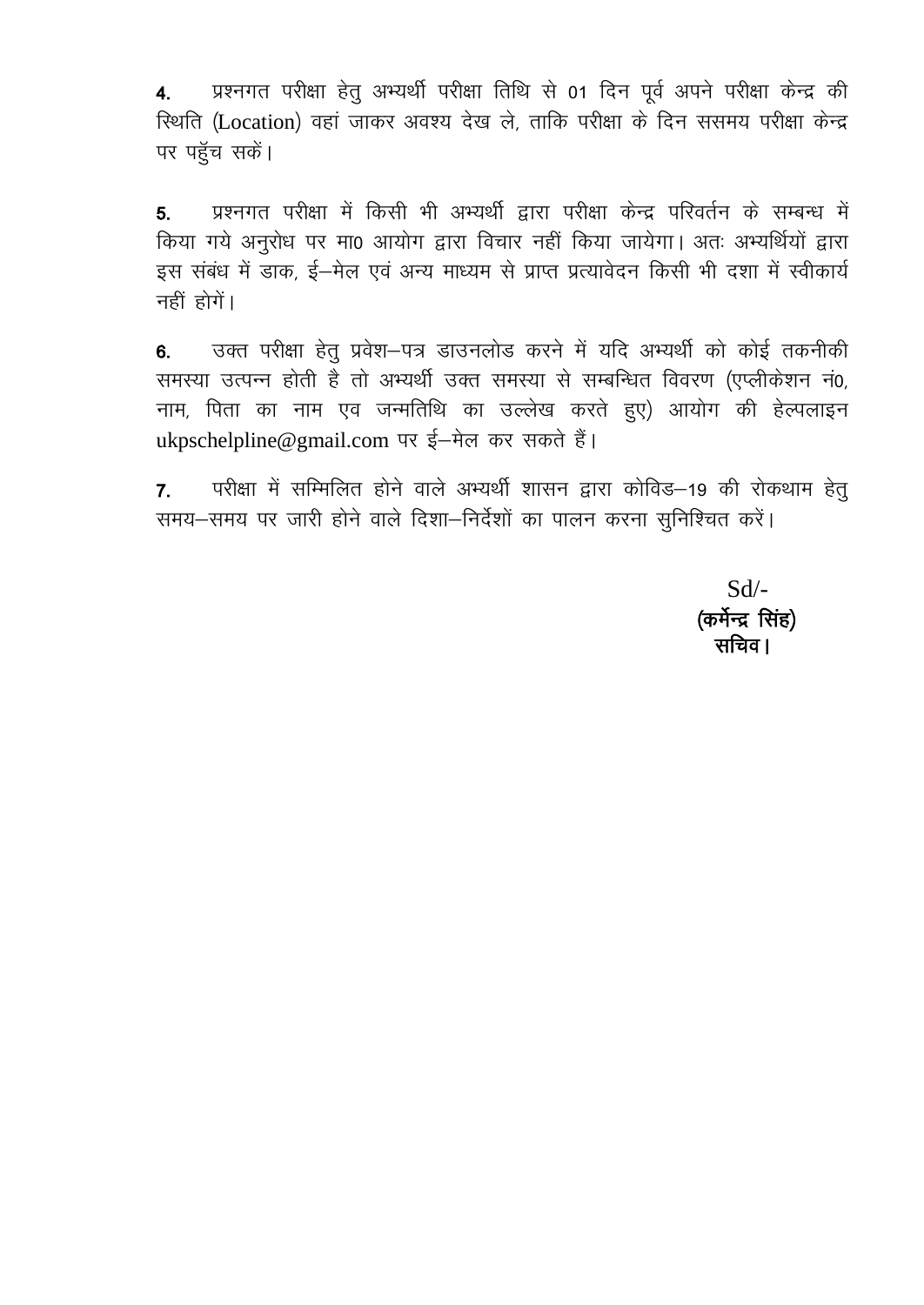## <u>परिशिष्ट—4</u>

#### **Certificate regarding physical limitation in an examinee to write**

This is to certify that, I have examined Mr/Ms/Mrs ---------------- (name of the candidate with disability), a person with ----------------- (nature and percentage of disability as mentioned in the certificate of disability), S/o/D/o ---------------- ---, a resident of -------------------- (Village/District/State) and to state that he/she has physical limition which hampers his/her writing capabilities owing to his/her disability.

Signature

Chief Medical Officer/Civil Surgeon/Medical Superintendent of a Government Health care institution

Name & Designation

Name of Government Hospital/Health Care Centre with Seal Place:

Date:

#### **Note:**

Certificate should be given by a specialist of the relevant stream/disability (eg.Visual impairment- Ophthalmologist, Locomotor disability Orthopedic specialist/PMR).